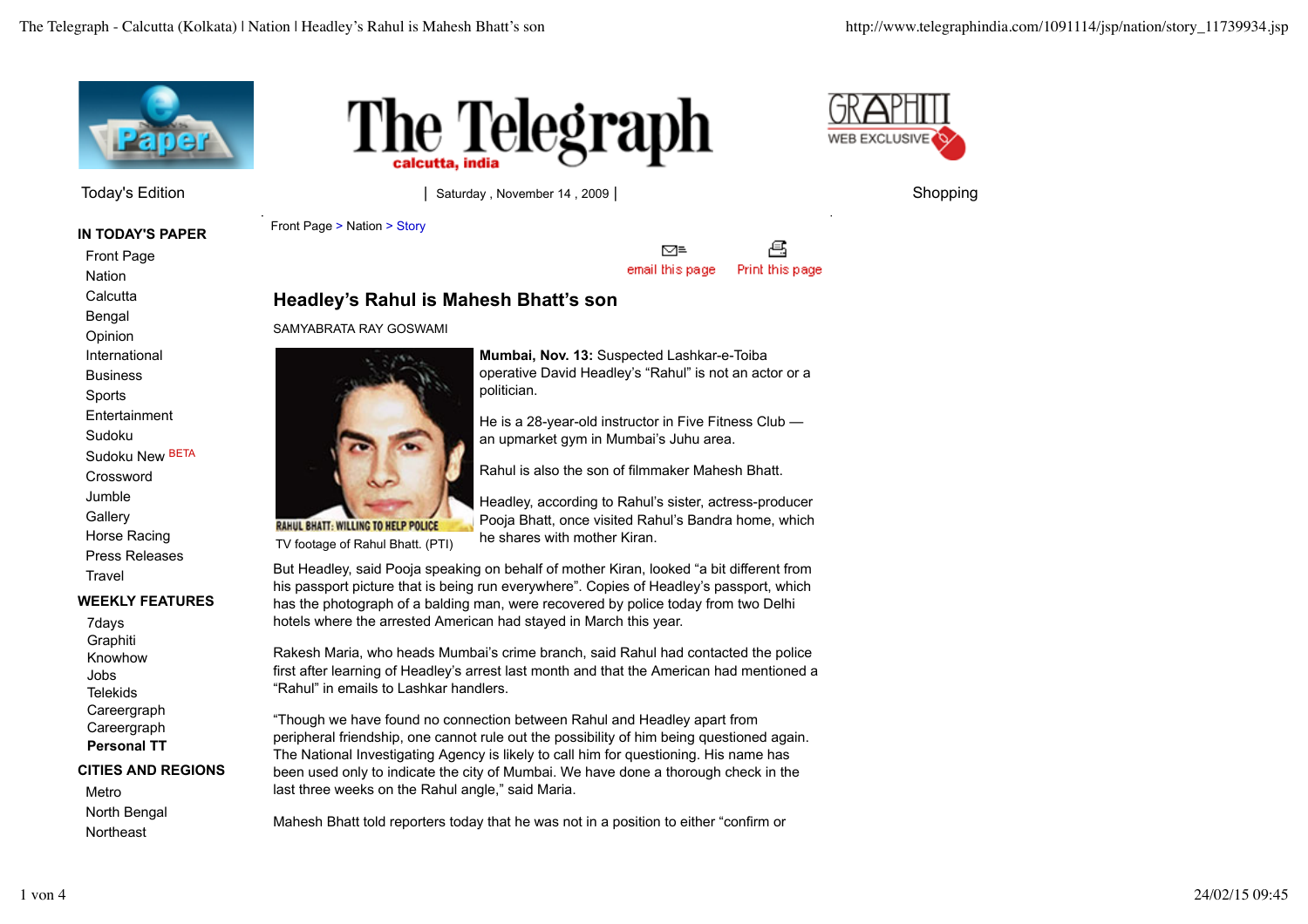**Jharkhand** 

**ARCHIVES**

Since 1st March, 1999

## **THE TELEGRAPH**

- About Us
- Advertise
- Feedback
- Contact Us



deny" whether his son was a friend of Headley.

But Pooja told **The Telegraph** that Headley, who was arrested last month from Chicago's 'Hare Airport by the FBI, was a friend of her brother.

> "My mother was alone at home at the time and Rahul was out when Headley, along with a close friend of Rahul called Vilas, had come looking for him. He (Headley) was a tall, strapping, muscular man with blue eyes and looked 35-40 years old. He was not bald as his passport pictures reveal him to be — he sported blonde hair and a pony-tail when he visited Rahul's home last year," said Pooja.

Pooja said that while they waited for Rahul, Kiran and Headley made small talk.

"He had a very heavy American accent and claimed to be a Vietnam War veteran, an ex-Marine looking for work in Mumbai" she said.

Vilas and Rahul were instructors at a Colaba gym some years ago. Rahul quit, but his friendship with Vilas continued. Headley frequented the Colaba gym where he came in contact with Vilas, who introduced the American to Rahul at a social do.

"Headley told them he was involved with immigration work which made them jokingly ask him whether he worked for the CIA. In reply Headley would always smile," said Pooja.

Rahul's mother Kiran was watching news on television the day the story of Headley's arrest broke.

"It mentioned his name and his email which spoke of one 'Rahul'. My mother thought it was too much of a coincidence and called out to Rahul who was in another room. They were not sure that the man in the pictures was the same man they knew, but had a bad feeling about it and decided to contact Rakesh Maria (joint commissioner of police) through my father," said Pooja.

Pooja said Rahul, Vilas and Headley would often hang out together in lounge bars and restaurants or catch a movie together.

"Headley wanted a place to stay so Rahul introduced him to a broker in Bandra," said Pooja.

The broker, Sunny Singh, who runs a real estate agency on Pali Hill, Bandra, has also been questioned by the police.

"Sunny knew Rahul, who used to be his instructor at Sykz (a gym on Pali Hill). He sent Headley to Sunny around June-July 2008, a few months before the 26/11 attack, with a woman called Anna. She did not look Indian, but I am not sure," said Amit Singh,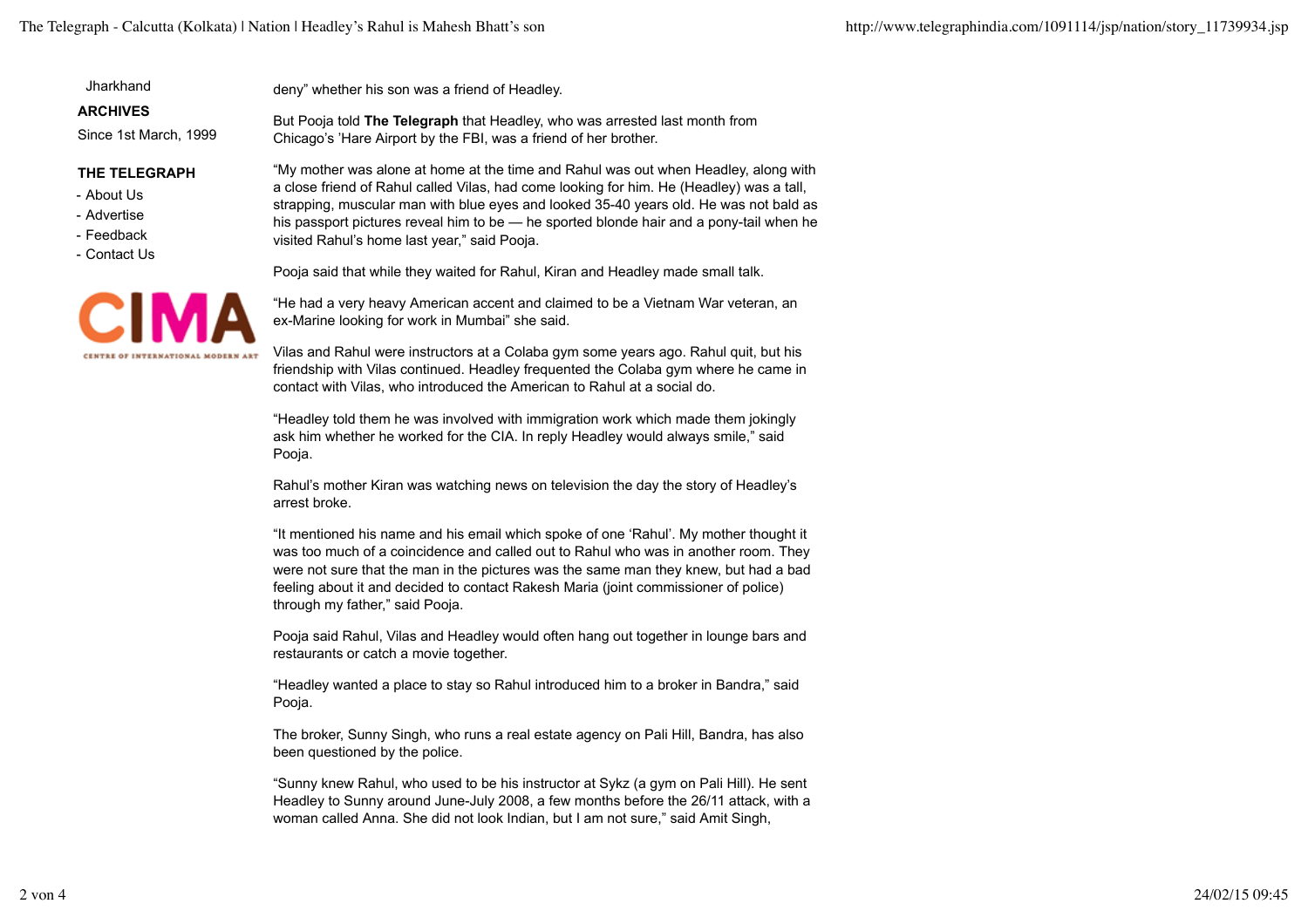Sunny's elder brother. The two brothers co-own the agency.

 $\hat{\mathcal{L}}$ 

 $\mathbf{\Xi}$ ⊠≡ Print this page email this page

## Money Transfers to India

Fast & Secure with no Hidden Fees. Try Our Services For Free Today!

 $O$   $O$ 

AdChoices<sup>1</sup>